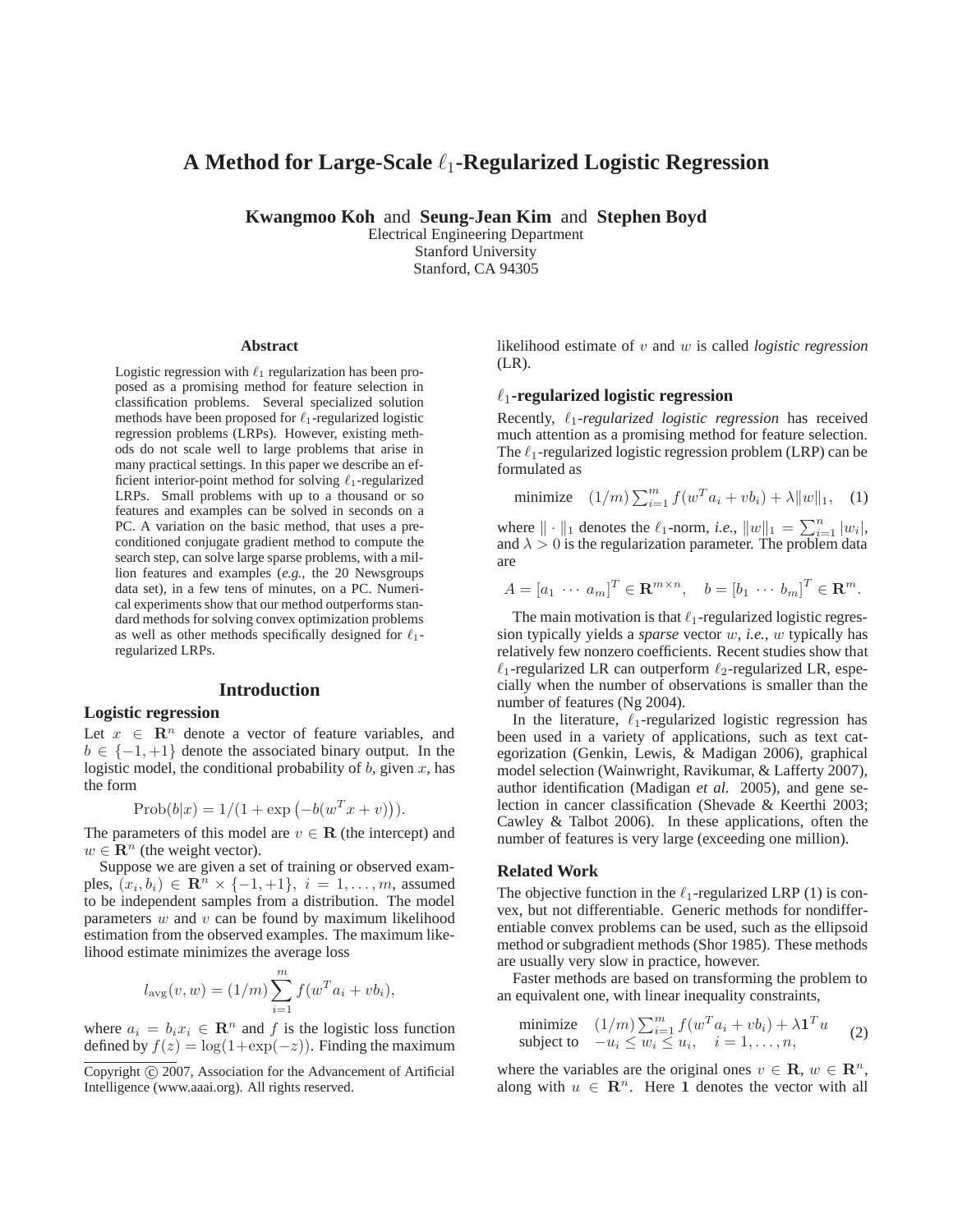components one, so  $\mathbf{1}^T u$  is the sum of the components of u. The reformulated problem  $(2)$  is a convex optimization problem, with a smooth objective, and linear constraint functions, so it can be solved by standard convex optimization methods such as SQP, augmented Lagrangian, interiorpoint, and other methods. High quality solvers that can directly handle (2) include for example MOSEK (MOSEK ApS 2002), and NPSOL (Gill *et al.* 1986). These general purpose solvers can solve small and medium scale  $\ell_1$ regularized LRPs effectively, but do not scale well to large problems.

Recently, several researchers have developed pathfollowing methods for  $\ell_1$ -regularized LRPs (Park & Hastie 2006; Rosset 2005). When the solution of (1) is extremely sparse, path-following methods can be very fast. Otherwise, path-following methods are slow, especially for large-scale problems. Other recent work on computational methods for  $\ell_1$ -regularized logistic regression includes the iteratively reweighted least squares (IRLS) method (Lee *et al.* 2006; Lokhorst 1999), a generalized LASSO method (Roth 2004) that extends the LASSO method proposed by (Osborne, Presnell, & Turlach 2000) to generalized linear models, generalized iterative scaling (Goodman 2004), bound optimization algorithms (Krishnapuram *et al.* 2005), online algorithms (Balakrishnan & Madigan 2005; Perkins & Theiler 2003), coordinate descent methods (Genkin, Lewis, & Madigan 2006), and the Gauss-Seidel method (Shevade & Keerthi 2003).

#### **The purpose**

The main purpose of this paper is to describe a specialized interior-point method for solving the  $\ell_1$ -regularized logistic regression problem that is very efficient, for all size problems. The method can solve with high accuracy large sparse problems with a million features and examples, in a few tens of minutes on a PC. Extensive comparison with many existing methods shows that our method is most efficient for large problems, and for small and medium problems as well, reliably providing very accurate solutions. The efficiency of the method comes mainly from the use of an effective preconditioner which has very low computational overhead but accelerates the convergence significantly.

### **Preliminaries**

In this section, we give some preliminaries needed later.

#### **Optimality conditions**

A standard result in convex optimization is that a point  $x$ minimizes a convex function  $f(x)$  (which is not necessarily differentiable at all points) if and only if  $0 \in \partial f(x)$ , where  $\partial f(x)$  is the subdifferential of f at x (Shor 1985). Using subdifferential calculus, we can show that the necessary and sufficient conditions for  $(v, w)$  to be optimal for the  $\ell_1$ -regularized LRP (1) are

$$
b^T p(v, w) = 0, \tag{3}
$$

$$
(1/m)(ATp(v, w))i \in \begin{cases} {\{+\lambda\}} & w_i > 0, \\ {\{-\lambda\}} & w_i < 0, \\ [-\lambda, \lambda] & w_i = 0, \end{cases}
$$
(4)

for  $i = 1, \ldots, n$ . Here, we use the notation

$$
p(v, w)_i = \frac{1}{1 + \exp(w^T a_i + v b_i)}, \quad i = 1, ..., m.
$$

Let us analyze when a pair of the form  $(v, 0)$  is optimal. By plugging  $(v, 0)$  into (3) we get  $v = \log(m_{+}/m_{-}),$ where  $m_+$  is the number of training examples with outcome 1 (called positive) and  $m_$  is the number of training examples with outcome  $-1$  (called negative). We can see from  $(4)$  that if

$$
\lambda \ge \lambda_{\max} = \left\| (1/m)A^T p(\log(m_+/m_-), 0) \right\|_{\infty}, \qquad (5)
$$

then the logistic model obtained from  $\ell_1$ -regularized LR has weight zero. Here  $\|\cdot\|_{\infty}$  denotes the  $\ell_{\infty}$ -norm, *i.e.*,  $||w||_{\infty} = \max(w_1, \ldots, w_n)$ . The number  $\lambda_{\max}$  gives us an upper bound on the useful range of the regularization parameter  $\lambda$ : For any larger value of  $\lambda$ , the logistic model obtained from  $\ell_1$ -regularized LR has weight zero, which has no ability to classify.

#### **Dual problem**

To derive a Lagrange dual of the  $\ell_1$ -regularized LRP (1), we first introduce a new variable  $z \in \mathbb{R}^m$ , as well as new equality constraints  $z_i = w^T a_i + v b_i$ ,  $i = 1, ..., m$ , to obtain the equivalent problem

minimize 
$$
(1/m)\sum_{i=1}^{m} f(z_i) + \lambda ||w||_1
$$
  
subject to  $z_i = w^T a_i + v b_i$ ,  $i = 1,..., m$ .

Associating dual variables  $\nu_i \in \mathbf{R}$  with the equality constraints, we have the following Lagrange dual of the  $\ell_1$ regularized LRP (1):

maximize 
$$
G(\nu) = -(1/m) \sum_{i=1}^{m} f^*(-m\nu_i)
$$
  
subject to  $||A^T\nu||_{\infty} \le \lambda$ ,  $b^T\nu = 0$ , (6)

where  $f^*$  is the *conjugate* of the logistic loss function  $f$ :

$$
f^*(y) = \begin{cases} -y\log(-y) + (1+y)\log(1+y), & -1 \le y \le 0\\ \infty, & \text{otherwise,} \end{cases}
$$

with the interpretation  $0 \log 0 = 0$ .

The dual problem (6) is a convex optimization problem with variable  $\nu \in \mathbb{R}^m$ , and has the form of an  $\ell_{\infty}$ -norm constrained maximum generalized entropy problem. We say that  $\nu \in \mathbf{R}^m$  is *dual feasible* if it satisfies  $||A^T \nu||_{\infty} \leq \lambda$ ,  $b^T \nu = 0$ . Any dual feasible point  $\nu$  gives a lower bound on the optimal value  $p^*$  of the primal  $\ell_1$ -regularized LRP (1):  $G(\nu) \leq p^*$ . Furthermore,  $G(\nu^*) = p^*$ , where  $\nu^*$  is the optimal solution of (6).

We can relate a primal optimal point  $(v^*, w^*)$  and a dual optimal point  $\nu^*$  to the optimality condition (3) and (4). They are related by

$$
\nu^* = (1/m)p(v^*, w^*).
$$

#### **Suboptimality bound**

We now derive an easily computed bound on the suboptimality of a pair  $(v, w)$ , by constructing a dual feasible point  $\bar{\nu}$  from an arbitrary w. This bound will be incorporated in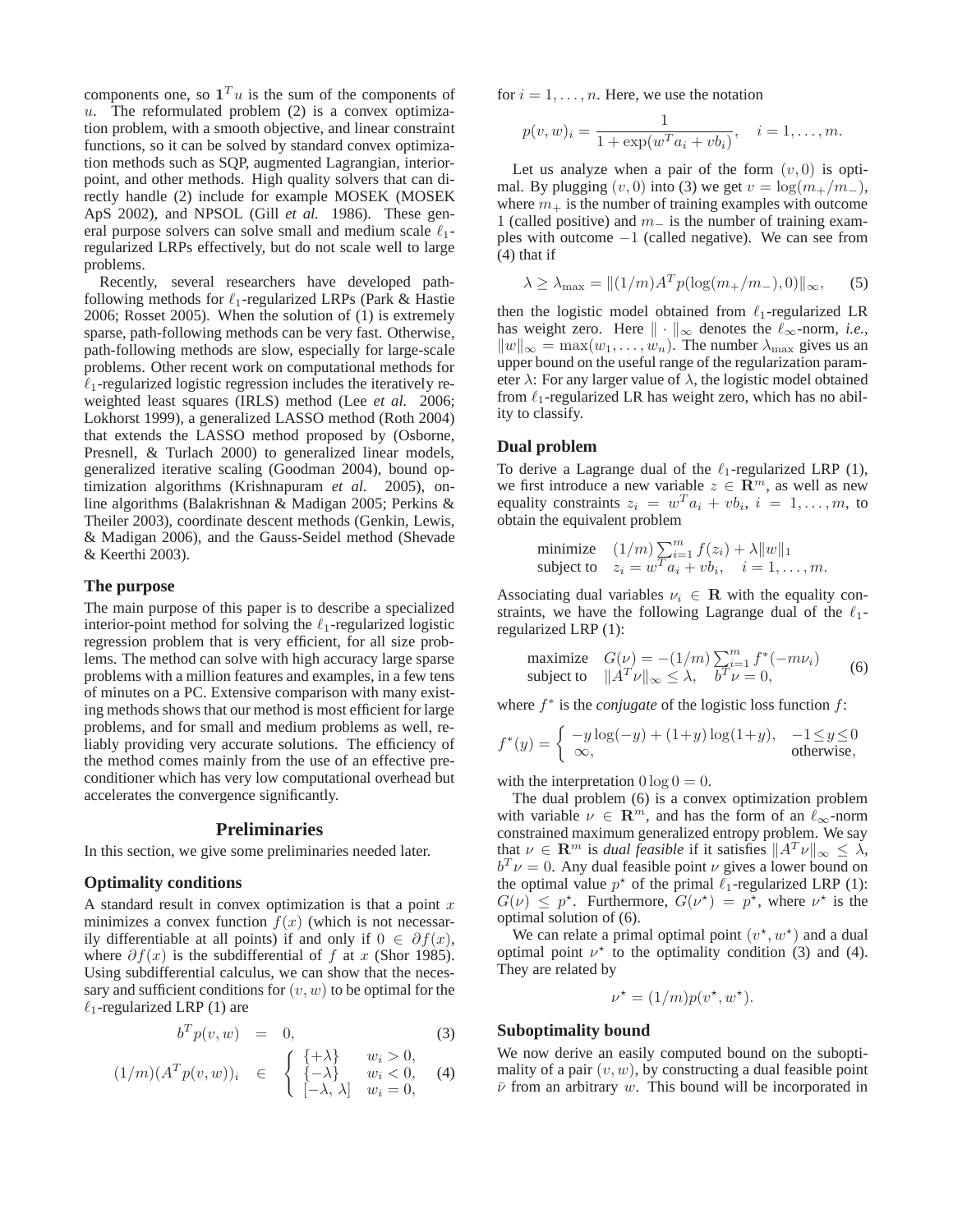the stopping rule of the interior-point method described in the next section.

Define  $\bar{v}$  as

$$
\bar{v} = \arg\min_{v} l_{\text{avg}}(v, w),\tag{7}
$$

*i.e.*,  $\bar{v}$  is the optimal intercept for the weight vector w, characterized by  $\dot{b}^T p(\bar{v}, w) = 0$ . Note that  $\dot{\bar{v}}$  is the solution of an one-dimensional smooth convex optimization problem, which can be solved very efficiently. Now, we define  $\bar{\nu}$  as

$$
\bar{\nu} = (s/m)p(\bar{v}, w), \tag{8}
$$

where  $s = \min \{ m \lambda / \| A^T p(\bar{v}, w) \|_{\infty}, 1 \}$  is a scaling constant. Evidently  $\bar{\nu}$  is dual feasible, so  $G(\bar{\nu})$  is a lower bound on  $p^*$ , the optimal value of the  $\ell_1$ -regularized LRP (1).

The difference between the primal objective value of  $(v, w)$ , and the associated lower bound  $G(\bar{v})$ , is called the *duality gap*, and denoted  $\eta(v, w)$ :

$$
\eta(v, w) = l_{\text{avg}}(v, w) + \lambda ||w||_1 - G(\bar{v}) \tag{9}
$$

We always have  $\eta(v, w) > 0$ , and the point  $(v, w)$  is no more than  $\eta(v, w)$ -suboptimal. At the optimal point  $(v^*, w^*)$ , the duality gap is zero.

## **Logarithmic barrier and central path**

The *logarithmic barrier* for the bound constraints  $-u_i \leq$  $w_i \leq u_i$  of the equivalent problem (2) is

$$
\Phi(w, u) = -\sum_{i=1}^{n} \log(u_i + w_i) - \sum_{i=1}^{n} \log(u_i - w_i),
$$

defined on  $\{(w, u) \in \mathbb{R}^n \times \mathbb{R}^n \mid |w_i| < u_i, i = 1, \dots, n\}.$ The logarithmic barrier function is smooth and convex. We augment the weighted objective function of (2) by the logarithmic barrier, to obtain

$$
\phi_t(v, w, u) = t l_{\text{avg}}(v, w) + t \lambda \mathbf{1}^T u + \Phi(w, u), \qquad (10)
$$

where  $t > 0$  is a parameter. This function is smooth, strictly convex, and bounded below, and so has a unique minimizer which we denote  $(v^*(t), w^*(t), u^*(t))$ . This defines a curve in  $\mathbf{R} \times \mathbf{R}^n \times \mathbf{R}^n$ , parameterized by t, called the *central path*.

With the point  $(v^*(t), w^*(t), u^*(t))$  we associate

$$
\nu^*(t) = (1/m)p(v^*(t), w^*(t)),
$$
\n(11)

which can be shown to be dual feasible. Indeed, it coincides with the dual feasible point  $\bar{\nu}$  constructed from  $w^*(t)$ using (8). As a standard result in convex optimization,  $(v^{\star}(\tilde{t}), w^{\star}(t))$  is no more than  $2n/t$ -suboptimal (Boyd & Vandenberghe 2004, §11).

### **Our Method**

In a primal interior-point method, we compute a sequence of points on the central path, for an increasing sequence of values of t, using Newton's method to minimize  $\phi_t(v, w, u)$ , starting from the previously computed central point. Using our method for cheaply computing a dual feasible point and associated duality gap for *any*  $(v, w)$ , we can construct a custom interior-point method that updates  $t$  at each iteration.

INTERIOR-POINT METHOD FOR ℓ1-REGULARIZED LR.

**given** tolerance  $\epsilon > 0$ , parameters  $\alpha \in (0, 1/2), \beta \in (0, 1)$ *Initialize.*  $t := 1/\lambda$ ,  $v := \log(m_+/m_-)$ ,  $w := 0$ ,  $u := 1$ .

#### **repeat**

1. *Compute search direction.* Solve the Newton system

$$
\nabla^2 \phi_t(v, w, u) \begin{bmatrix} \Delta v \\ \Delta w \\ \Delta u \end{bmatrix} = -\nabla \phi_t(v, w, u).
$$

2. Backtracking line search.  
\nFind the smallest integer 
$$
k \ge 0
$$
 that satisfies  
\n
$$
\phi_t(v + \beta^k \Delta v, w + \beta^k \Delta w, u + \beta^k \Delta u)
$$
\n
$$
\leq \phi_t(v, w, u) + \alpha \beta^k \nabla \phi_t(v, w, u)^T \begin{bmatrix} \Delta v \\ \Delta w \\ \Delta u \end{bmatrix}.
$$

3. Update. 
$$
(v, w, u) := (v, w, u) + \beta^k(\Delta v, \Delta w, \Delta u)
$$
.

4. Set  $v := \overline{v}$ , the optimal value of the intercept, as in (7).

5. Construct dual feasible point  $\nu$  from (8).

- 6. Evaluate duality gap  $\eta$  from (9).
- 7. **quit** if  $\eta \leq \epsilon$ .
- 8. *Update* t.

The choice  $v = \log(m_{+}/m_{-})$  is the optimal value of v when  $w = 0$  and  $u = 1$ , and the choice  $t = 1/\lambda$  minimizes  $||(1/t)\nabla\phi_t(\log(m_+/m_-), 0, 1)||_2$ . Typical values for the line search parameters are  $\alpha = 0.01$ ,  $\beta = 0.5$ . The choice of the initial values and the parameters does not greatly affect performance.

### **Update rule**

The update rule we propose is

$$
t := \begin{cases} \max\left\{\mu \min\{\hat{t}, t\}, t\right\}, & s \ge s_{\min} \\ t, & s < s_{\min} \end{cases}
$$
(12)

where  $\hat{t} = 2n/\eta$  and  $s = \beta^k$  is the step length chosen in the line search. Here  $\mu > 1$  and  $s_{\min} \in (0, 1]$  are algorithm parameters; we have found good performance with  $\mu = 2$ and  $s_{\text{min}} = 0.5$ .

To explain the update rule (12), we first give an interpretation of  $\hat{t}$ . If  $(v, w, u)$  is on the central path, the duality gap is  $\eta = 2n/t$ . Thus  $\hat{t}$  is the value of t for which the associated central point has the same duality gap as the current point. We use the step length  $s$  as a crude measure of proximity to the central path, so we increase  $t$  by a factor  $\mu$  when the current point is near the central path ( $s \geq s_{\text{min}}$  and  $\hat{t} \approx t$ ). (See the longer version of the paper (Koh, Kim, & Boyd 2006) for more on the update rule and convergence of the resulting interior-point method.) Compared with standard update rules, the update rule is quite robust and works well when combined with the PCG algorithm we will describe soon.

### **Computing the search direction**

The Newton system can be written as

$$
\begin{bmatrix} tb^T D_0b & tb^T D_0A & 0 \ tA^T D_0b & tA^T D_0A + D_1 & D_2 \ 0 & D_2 & D_1 \end{bmatrix} \begin{bmatrix} \Delta v \\ \Delta w \\ \Delta u \end{bmatrix} = - \begin{bmatrix} g_1 \\ g_2 \\ g_3 \end{bmatrix},
$$
\n(13)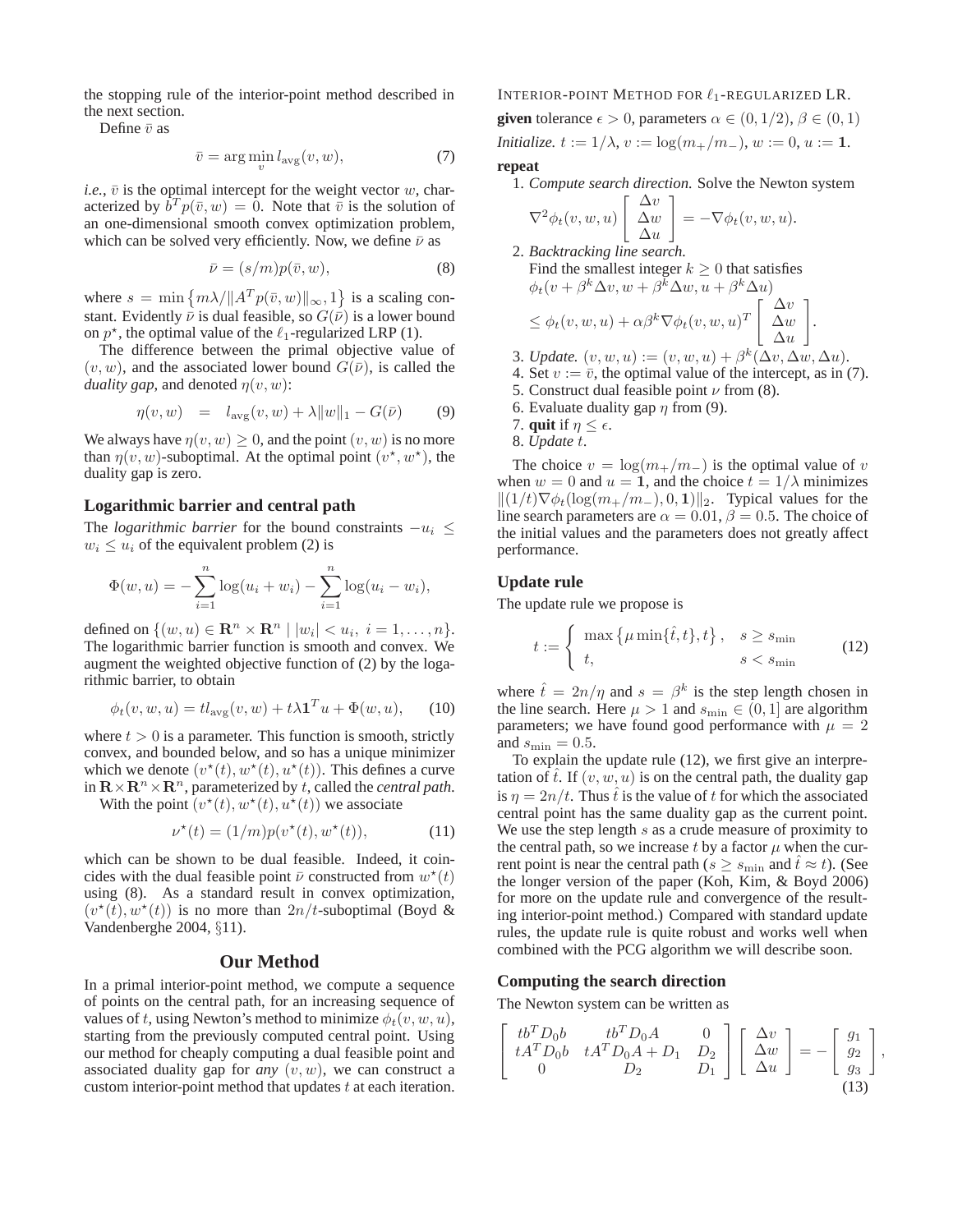where

$$
D_0 = \text{diag}\left(\frac{f''(w^T a_1 + vb_1)}{m}, \dots, \frac{f''(w^T a_m + vb_m)}{m}\right)
$$
  
\n
$$
D_1 = \text{diag}\left(\frac{2(u_1^2 + w_1^2)}{(u_1^2 - w_1^2)^2}, \dots, \frac{2(u_n^2 + w_n^2)}{(u_n^2 - w_n^2)^2}\right),
$$
  
\n
$$
D_2 = \text{diag}\left(\frac{-4u_1w_1}{(u_1^2 - w_1^2)^2}, \dots, \frac{-4u_nw_n}{(u_n^2 - w_n^2)^2}\right),
$$
  
\n
$$
g_1 = -(t/m)b^T(1 - p_{\log}(v, w)) \in \mathbb{R},
$$
  
\n
$$
g_2 = -(t/m)A^T(1 - p_{\log}(v, w)) + q(w, u) \in \mathbb{R}^n,
$$
  
\n
$$
g_3 = t\lambda 1 - q(u, w) \in \mathbb{R}^n.
$$

,

Here, we use  $diag(z_1, \ldots, z_m)$  to denote the diagonal matrix with diagonal entries  $z_1, \ldots, z_m$ , where  $z_i \in \mathbf{R}, i =$  $1, \ldots, m$ . We also use the notation

$$
q(w, u)_i = 2w_i/(u_i^2 - w_i^2), \ i = 1, \dots, n.
$$

The computational effort per iteration is dominated by step 1, the search direction computation. The Newton system can be solved by direct methods (*e.g.*, the Cholesky factorization) and iterative methods (*e.g.*, conjugate gradients). Direct methods are effective for small and medium dense problems. For large problems, however, direct methods are not computationally practical, and iterative methods are far more efficient. In using an iterative method to compute the search direction, we need to find a search direction which is good enough in terms of the trade-off of the computational complexity versus the convergence rate it provides.

**Direct methods** We first eliminate  $\Delta u$  from (13) to obtain the reduced Newton system

$$
\begin{bmatrix} tb^T D_0b & tb^T D_0A \\ tA^T D_0b & tA^T D_0A + D_3 \end{bmatrix} \begin{bmatrix} \Delta v \\ \Delta w \end{bmatrix} = - \begin{bmatrix} g_1 \\ g_4 \end{bmatrix},
$$
\n(14)

where  $D_3 = D_1 - D_2 D_1^{-1} D_2$  and  $g_4 = g_2 - D_2 D_1^{-1} g_3$ . Once this reduced system is solved,  $\Delta u$  can be recovered as  $\Delta u = -D_1^{-1}(g_3 + D_2\Delta w)$ . When  $m < n$ , *i.e.*, there are fewer examples than features, the matrix in (14) is a diagonal matrix plus a rank  $m+1$  matrix, so we can use the Sherman-Morrison-Woodbury (SMW) formula to solve the reduced Newton system (14). We start by eliminating  $\Delta w$  from (14) to obtain

$$
(tb^T D_0 b - t^2 b^T D_0 A S^{-1} A^T D_0 b) \Delta v
$$
  
= -g<sub>1</sub> + tb<sup>T</sup> D<sub>0</sub> A S<sup>-1</sup> g<sub>4</sub>,

where  $S = tA^{T}D_{0}A + D_{3}$ . By the SMW formula, the inverse of  $S$  is given by

 $S^{-1} = D_3^{-1} - D_3^{-1}A^T((1/t)D_0^{-1} + AD_3^{-1}A^T)^{-1}AD_3^{-1}.$ 

We can now calculate  $\Delta v$  via Cholesky factorization of the matrix  $((1/t)D_0^{-1} + AD_3^{-1}A^T)$  and two backsubstitutions (Boyd & Vandenberghe 2004, App. C). Once we compute  $\Delta v$ , we can compute the other components of the search direction as

$$
\Delta w = -S^{-1}(g_4 + tA^T D_0 b \Delta v), \ \Delta u = -D_1^{-1}(g_3 + D_2 \Delta w).
$$

The number of flops needed to compute the search direction using direct methods is  $O(\min(n, m)^2 \max(n, m)).$ 

**Computing search direction via PCG** For large problems, we compute the search direction approximately, using a preconditioned conjugate gradients (PCG) algorithm, which uses a symmetric positive definite preconditioner  $P \in \mathbb{R}^{2n+1 \times 2n+1}$  (Demmel 1997, §6.6). To describe the preconditioner, we note that the Hessian can be written as  $H = t\nabla^2 l_{\text{avg}}(v, w) + \nabla^2 \Phi(w, u)$ . The preconditioner approximates the Hessian of  $tl_{\text{avg}}$  at  $(v, w)$  with its diagonal entries, while retaining the Hessian of the logarithmic barrier:

$$
P = \text{diag}(t\nabla^2 l_{\text{avg}}(v, w)) + \nabla^2 \Phi(w, u)
$$
  
=  $\begin{bmatrix} d_0 & 0 & 0 \\ 0 & D_3 & D_2 \\ 0 & D_2 & D_1 \end{bmatrix}$ ,

where  $d_0 = tb^T D_0b$  and  $D_3 = \text{diag}(tA^T D_0A) + D_1$ .

The PCG algorithm needs a good initial search direction and an effective termination rule.

- *Initial point.* There are many choices for the initial search direction, such as negative gradient, 0, or the search direction found in the previous iteration of the method. The previous search direction appears to have a small advantage over the negative gradient and 0.
- *Termination rule.* The PCG algorithm terminates when the cumulative number of PCG iterations exceeds the given limit  $N_{\text{pcg}}$  or we compute a point with relative tolerance less than  $\epsilon_{\text{pcg}}$ . We propose to change the relative tolerance adaptively as

$$
\epsilon_{\text{pcg}} = \min\left\{0.1, \xi\eta/\|g\|_2\right\},\
$$

where g is the gradient and  $\eta$  is the duality gap at the current iterate. Here,  $\xi$  is an algorithm parameter. We have found that  $\xi = 0.3$  works well for a wide range of problems. That is, we solve the Newton system with low accuracy (but never worse than 10%) at early iterations, and solve it more accurately as the duality gap decreases. Since the convergence of the PCG algorithm is usually very fast, there is no significant effect of  $N_{\text{pcg}}$  on the overall performance, as long as the limit is set to a large value.

Each iteration of the PCG algorithm involves a handful of inner products, the matrix-vector product  $Hp$  and a solve step with P in computing  $P^{-1}r$ , where  $p \in \mathbb{R}^{2n+1}$  and  $r \in \mathbb{R}^{2n+1}$ . We can compute  $Hp$  in the PCG algorithm using

$$
Hp = \begin{bmatrix} b^T u \\ A^T u + D_1 p_2 \\ D_2 p_2 + D_1 p_3 \end{bmatrix},
$$

where  $u = tD_0(bp_1 + Ap_2) \in \mathbb{R}^m$  and  $p = (p_1, p_2, p_3)$ . The cost of computing  $Hp$  is  $O(s)$  flops when A is sparse with s nonzero elements. (We assume  $s \geq n$ , which holds if each example has at least one nonzero feature.) We can compute  $P^{-1}r$  with  $r = (r_1, r_2, r_3)$  as

$$
P^{-1}r = \begin{bmatrix} r_1/d_0 \\ (D_1D_3 - D_2^2)^{-1}(D_1r_2 - D_2r_3) \\ (D_1D_3 - D_2^2)^{-1}(-D_2r_2 + D_3r_3) \end{bmatrix}.
$$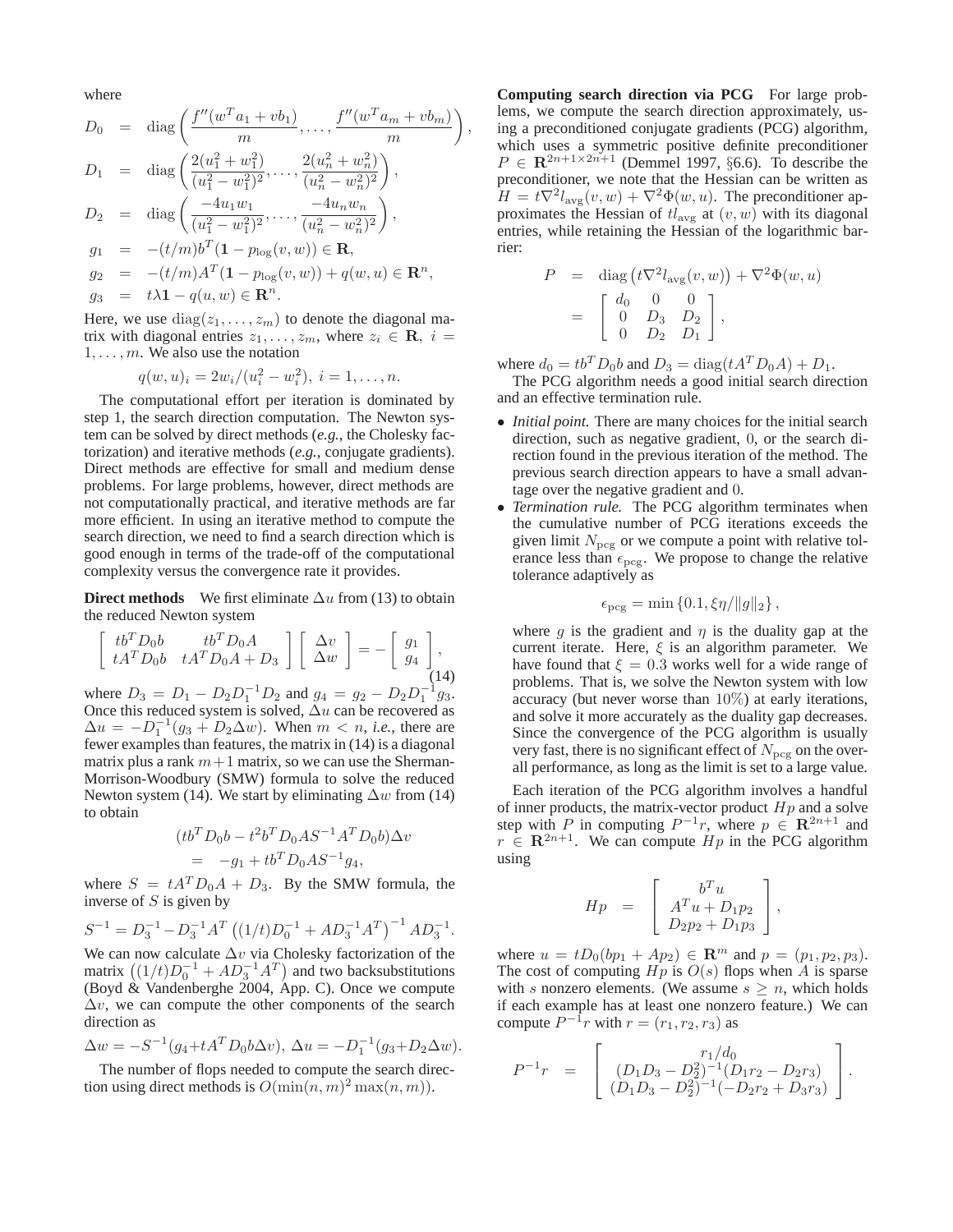The computational cost is  $O(n)$  flops. In short, the computational effort of each iteration of the PCG algorithm is dominated by the matrix-vector product  $Hp$ .

The computational effort of the interior-point method that uses the PCG algorithm to compute the search direction is the product of the total number of PCG steps required over all iterations and the cost of a PCG step. In extensive testing, we found the method to be very efficient, requiring a total number of PCG steps ranging between a few hundred (for medium size problems) and several thousand (for large problems).

### **Numerical Experiments**

In this section we compare the performance of our method and three existing methods for  $\ell_1$ -regularized LR, on various types of data sets. Our method is implemented in Matlab and C, and the C implementation, which is more efficient than Matlab implementation (especially for sparse problems), is available online (www.stanford.edu/<sup>∼</sup>boyd/l1 logreg).

### **Experimental setup**

**Existing methods** In our comparison study, we considered three existing methods: MOSEK (MOSEK ApS 2002), BBR (Genkin, Lewis, & Madigan 2006), and IRLS (Lee *et al.* 2006). MOSEK is a high quality implementation of interior-point method for convex optimization, whose efficiency over other standard solvers has been confirmed by a recent benchmark study available at http://plato. asu.edu/ftp/dimacs sdp.html. BBR is a Gauss-Seidel type first-order method that scales to large problems and has been used in practical applications such as gene classification and text classification (Setakis, Stirnadel, & Balding 2006). IRLS is a recently developed method that outperforms many other existing methods including the generalized Lasso (Roth 2004) and iterative scaling methods (Goodman 2004; Perkins & Theiler 2003). For these reasons, we believe that our comparison results shown below are fairly extensive.

**Data sets** For comparison, various types of data including small, medium and large, dense and sparse data sets were taken from the UCI benchmark repository and other sources: leukemia cancer gene expression data (Golub *et al.* 1999), colon tumor gene expression data (Alon *et al.* 1999), ionosphere data and spambase data (Newman *et al.* 1998), and 20 Newsgroup data (Lang 1995). We processed the 20 Newsgroup data in a way similar to (Keerthi & DeCoste 2005). The positive class consists of the 10 groups with names of form sci.\*, comp.\*, and misc.forsale, and the negative class consists of the other 10 groups. We used McCallum's Rainbow program (McCallum 1996) to tokenize the (text) data set with options specifying trigrams, skip message headers, no stoplist, and drop terms occurring fewer than two times.

We also generated 21 data sets, with the number of features *n* varying from one hundred to ten millions, and  $m =$  $0.1n$  examples. Each example has an equal number of positive and negative examples. Features of positive (negative)

| Data          | $\eta$   | m       | <b>Type</b> |
|---------------|----------|---------|-------------|
| Leukemia      | 7129     | 38      | dense       |
| Colon         | 2000     | 62      | dense       |
| Ionosphere    | 34       | 351     | dense       |
| Spambase      | 57       | 4061    | dense       |
| Internet Ads. | 1430     | 2359    | sparse      |
| 20 Newsgroups | 777811   | 11314   | sparse      |
| Rand 1        | 100      | 10      | sparse      |
| Rand 2        | 180      | 18      | sparse      |
| Rand 3        | 320      | 32      | sparse      |
|               |          |         |             |
| Rand 19       | 3162280  | 316228  | sparse      |
| Rand 20       | 5623420  | 562342  | sparse      |
| Rand 21       | 10000000 | 1000000 | sparse      |

Table 1: Dense and sparse data sets used in comparison.

examples are independent and identically distributed, drawn from a normal distribution  $\mathcal{N}(1,1)$  ( $\mathcal{N}(-1,1)$ ), with an average number of nonzero features per example 30. The data sets were standardized to make each column of A have zero mean and unit variance. Table 1 summarizes the statistics of the data sets used in comparison.

**Stopping criteria** MOSEK uses the duality gap as the stopping criterion like our method. The original implementation of IRLS does not have a stopping criterion, so we modified the code to use the suboptimality bound described above as the stopping criterion. For a given tolerance value, MOSEK, (modified) IRLS, and our method terminate with the same provable bound on the suboptimality (duality gap  $< 10^{-8}$ ), so the three methods give solutions with a similar accuracy. The stopping criterion of BBR is based on the fractional improvement. Since we could not modify the C implementation of BBR, we used the original stopping criterion with tolerance 10<sup>−</sup>10. For each data set, the solution computed by BBR is far less accurate than those by the other existing methods and our method with modest tolerance (duality gap).

**Regularization parameters** The choice of the regularization parameter greatly affects the runtime of the methods. For each data set, we considered two values of the regularization parameter  $\lambda$ :  $0.1\lambda_{\text{max}}$  and  $0.001\lambda_{\text{max}}$ . (For most standardized problems, the interval  $[0.001\lambda_{\text{max}}, 0.1\lambda_{\text{max}}]$ covers the range of practical interest.)

**Comparison details** To compute the search direction, our method uses direct methods for dense problems and the PCG algorithm for sparse problems. MOSEK and BBR are implemented in C or Fortran, and IRLS is implemented in Matlab. To ensure fair comparison with IRLS, we use the Matlab implementation of our method denoted IPM (M), and we compare the C implementation denoted IPM (C) with the other two methods.

**Computational environment** For small and medium problems, the existing methods and our method were run on a 3.2GHz Pentium IV, 1GB RAM under Linux. For large problems, the methods were run on AMD Opteron 254, 8GB RAM under Linux.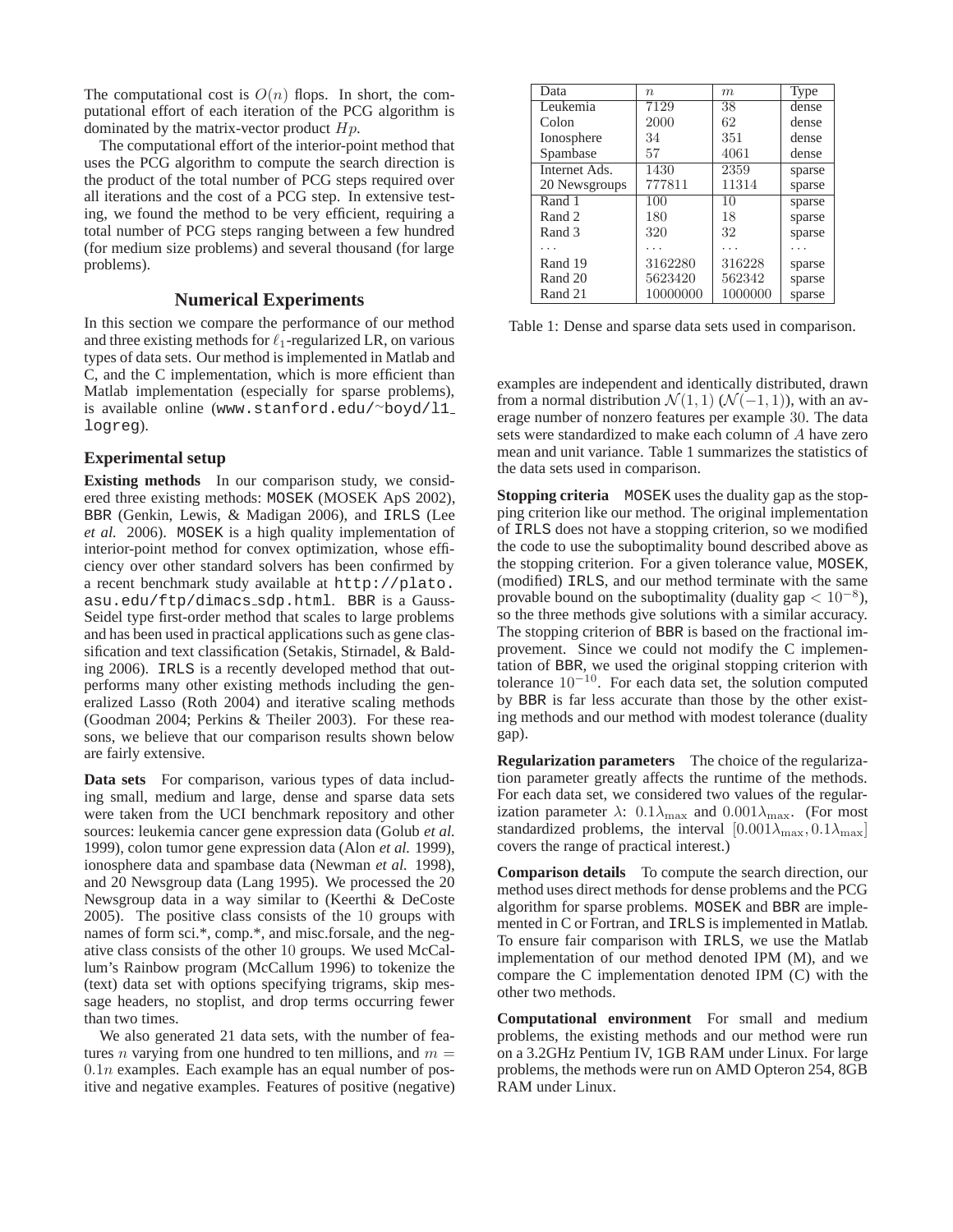| Data    |             | IPM(C) | MOSEK | <b>BBR</b> | IPM(M) | IRLS |
|---------|-------------|--------|-------|------------|--------|------|
| Leuk-   | $\lambda_1$ | 0.62   | 9.63  | 36.2       | 1.19   | 1.64 |
| emia    | $\lambda_2$ | 0.57   | 22.41 | 64.5       | 1.10   | 4.72 |
| Colon   | $\lambda_1$ | 0.25   | 33.6  | 9.23       | 0.46   | 0.80 |
|         | $\lambda_2$ | 0.28   | 139.7 | 57.3       | 0.53   | 4.18 |
| Iono-   | $\lambda_1$ | 0.02   | 0.19  | 0.25       | 0.06   | 0.06 |
| sphere  | $\lambda_2$ | 0.03   | 0.47  | 1.73       | 0.07   | 0.32 |
| Spam-   | $\lambda_1$ | 0.66   | 6.64  | 3.05       | 1.11   | 1.28 |
| base    | $\lambda_2$ | 0.72   | 20.4  | 264        | 1.20   | 4.53 |
| Internt | $\lambda_1$ | 0.30   | 85.3  | 165        | 3.08   | 40.2 |
| Ads.    | $\lambda_2$ | 1.46   | 103.1 | 4310       | 14.5   |      |

Table 2: Runtime (in seconds) of the C and Matlab implementation of our method, MOSEK, BBR, IRLS on benchmark data sets with two regularization parameters:  $\lambda_1$  =  $10^{-1}\lambda_{\text{max}}$  and  $\lambda_2 = 10^{-3}\lambda_{\text{max}}$ .

| $\lambda L$<br>$\lambda_{\rm max}$ | <b>PCG</b> iterations | Time (sec) |
|------------------------------------|-----------------------|------------|
| 0.5                                | 558                   | 134        |
| (0,1)                              | 1036                  | 256        |
| 0.05                               | 2090                  | 501        |

Table 3: Performance of our method on the 20 Newsgroups data set for 3 values of  $\lambda$ .

### **Experimental results**

**Benchmark problems** Table 2 summarizes the comparison results for the five benchmark problems. (Here '−' means that the tolerance is not achieved in five hours.) The C implementation of our method is far superior to BBR and MOSEK for the problems. The Matlab implementation is a few times faster than IRLS for the smaller value of  $\lambda$ . For  $\lambda = 10^{-1} \lambda_{\text{max}}$ , there was no significant difference in the performance of the Matlab implementation and IRLS. The comparison results clearly show that our method is more efficient than the existing methods for the benchmark problems. Moreover, its performance is not sensitive to the regularization parameter, unlike the existing methods.

**A large sparse problem** Our method could solve the  $\ell_1$ regularized LRP for the 20 Newsgroups data set efficiently. The runtime depends on the value of the regularization parameter. Table 3 summarizes the performance. No existing method could solve the problems in 10 hours.

**Randomly generated problems** To examine the effect of problem size on the performance of our method and the three existing methods (MOSEK, IRLS, and BBR), we used the 21 randomly generated data sets. with  $\lambda = 0.1 \lambda_{\text{max}}$ .

Figure 1 summarizes the scalability comparison results. Our method (IPM) is more efficient than the existing methods for small problems, and far more efficient for medium and large problems. By fitting an exponent to the data over the range from  $n = 320$  to the largest problem successfully solved by each method, we find that the interior-point method scales almost linearly as  $O(n^{1.3})$ , *i.e.*, the runtime increases almost linearly with problem size. The empirical complexities of BBR, MOSEK and IRLS are  $O(n^2)$ ,  $O(n^3)$ and  $O(n^{3.4})$  respectively.



Figure 1: Runtime of our method and the three existing methods, for (standardized) randomly generated sparse problems, with the regularization parameter  $\lambda = 0.1 \lambda_{\text{max}}$ .

### **Comparison summary**

In summary, the comparison results above show that our method is far more efficient than existing specialized methods for  $\ell_1$ -regularized logistic regression, not only for small and medium problems but also for large problems, providing very accurate solutions reliably. For sparse problems, the empirical complexity of our method is almost linear in the problem size (*i.e.*, the number of features). The complexity of the existing methods is more than quadratic, and so the exiting methods become quickly inefficient as the problem size grows.

#### **Conclusions**

In this paper we have described a specialized method for solving  $\ell_1$ -regularized LRP, which scales well to large problems that arise in practical applications. The method can be extended to other problems that involve  $\ell_1$  regularization, such as  $\ell_1$ -regularized least squares problems. The most important part in the generalization is to find a preconditioner that gives a good trade-off between the computational complexity and the accelerated convergence it provides.

#### **Acknowledgments**

The authors thank Michael Grant, Trevor Hastie, Honglak Lee, Suin Lee, Mee Young Park, Yinyu Ye, and Sungroh Yoon for helpful comments and suggestions. This work was funded in part by the Focus Center Research Program Center for Circuit & System Solutions (www.c2s2.org), under contract 2003-CT-888, by AFOSR grant AF F49620-01-1-0365, by NSF grant ECS-0423905, by NSF grant 0529426, by DARPA/MIT grant 5710001848, by AFOSR grant FA9550- 06-1-0514, DARPA/Lockheed contract N66001-06-C-2021, and by AFOSR/Vanderbilt grant FA9550-06-1-0312.

#### **References**

Alon, U.; Barkai, N.; Notterman, D.; Gish, K.; Ybarra, S.; Mack, D.; and Levine, A. 1999. Broad patterns of gene ex-